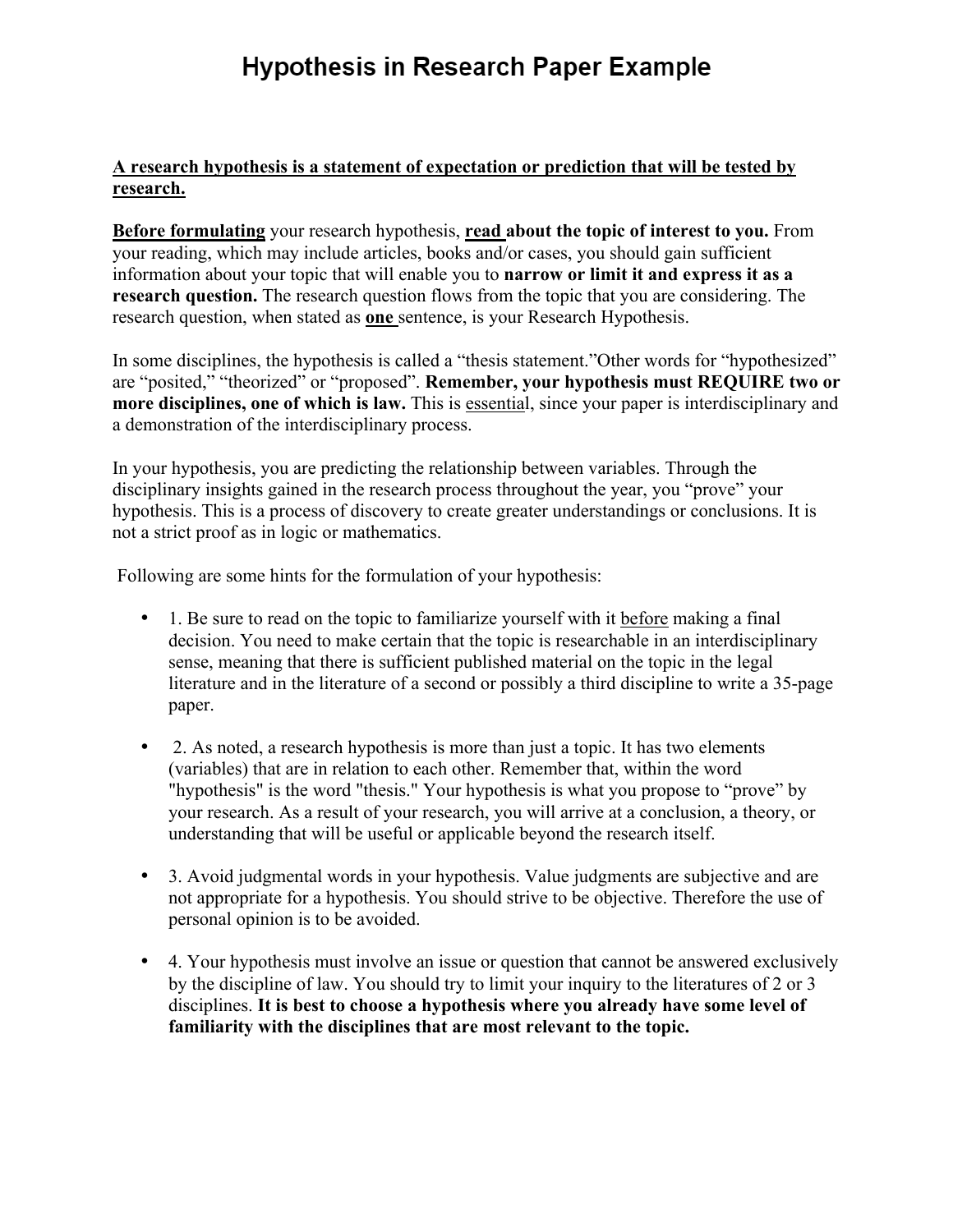- 5. Be sure that each term in your hypothesis is clearly understood and defined; do not deal in generalities or assume that the reader knows the meaning of a technical term.
- 6. Specify, if appropriate, whether you will be dealing with state or federal law or both on a comparative basis if appropriate.
- - 7. Know that your hypothesis may change over time as your research progresses.

You must obtain the professor's approval of your hypothesis, **as well as any modifications to your hypothesis**, before proceeding with any work on the topic.

Your will be expressing your hypothesis in 3 ways:

- As a one-sentence hypothesis
- As a research question
- As a title for your paper

Your hypothesis will become part of your research proposal.

# **Sample Student Hypotheses 2008-2009 Senior Seminar**

Note how each student, in the samples below, began with a general topic or area of interest, which evolved into a hypothesis. Look for the variables that each student subsequently explored in his/her paper. The examples below are final form hypotheses, which have been revised throughout the research process. You will find that your hypothesis may undergo changes too, as your research progresses.

#### **Ali Abiden**

*Research Hypothesis:* It is hypothesized that the recognition of the right to physician-assisted suicide is a protection of individual civil liberties.

#### *Discipline and Sub-Disciplines***:**

Law ( Civil Liberties / Constitutional Law); Political Science (American Government) *Hypothesis as Question:* Would the recognition of the right to physician-assisted suicide be a protection of individual civil liberties?

*Paper Title:* The Right to Physician-Assisted Suicide and Individual Civil Liberties

# **Christine Aramini**

*Research Hypothesis:* It is hypothesized that current law regarding eminent domain transfers property rights to private enterprise without consideration of "the public good."

# *Disciplines and Sub-Disciplines:*

Law (Eminent Domain-focusing on Supreme Court Ruling/ Current NJ State Law); Political Science (Constitutional Law/American Government and Politics/State and Local Government); Sociology (Political Sociology)

*Hypothesis as Question*: Does the current law regarding eminent domain transfer property rights to private enterprises without consideration of the "public good"?

*Paper Title*: Transfer of Property Rights: Finding the "Public Good" in Eminent Domain